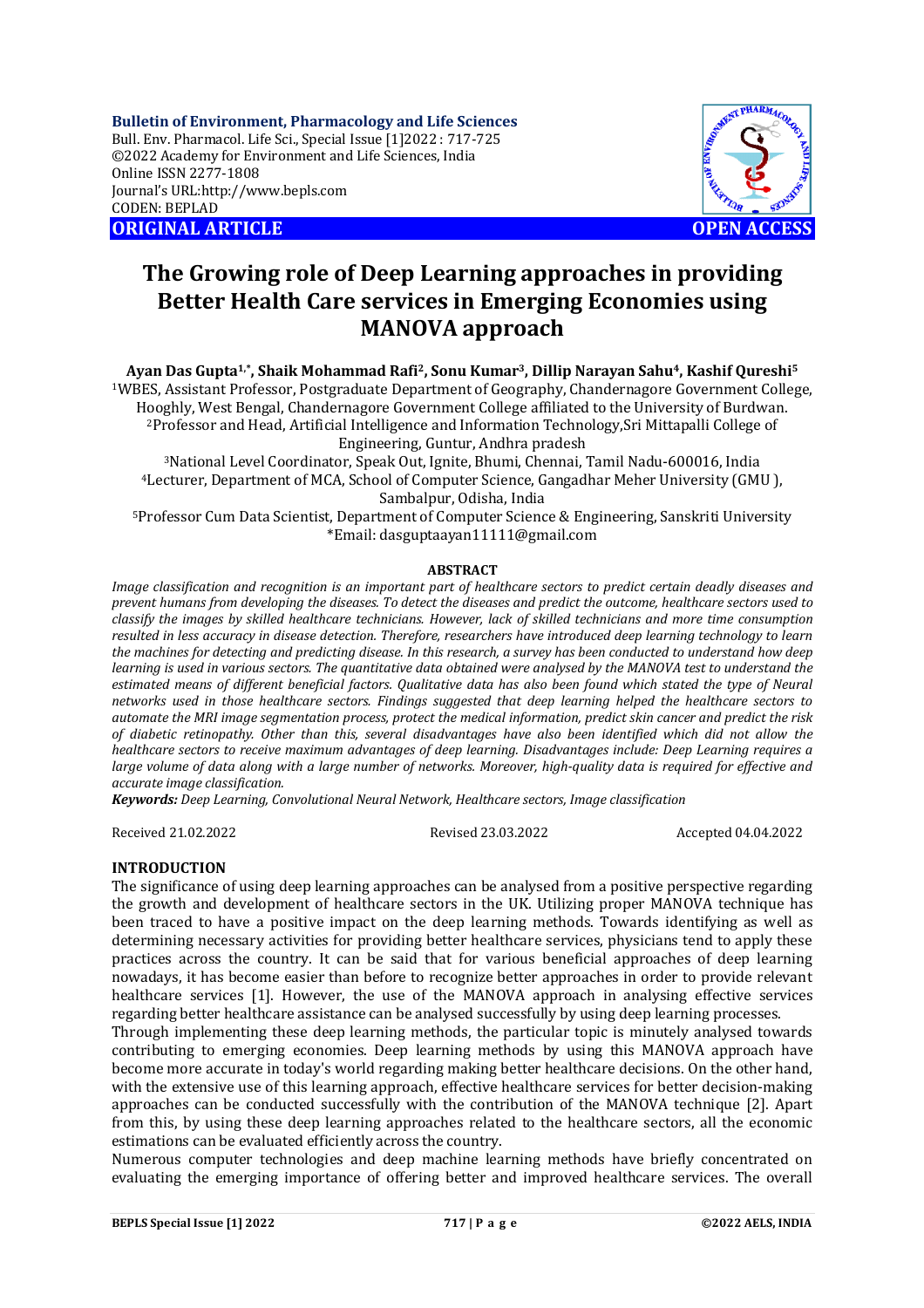research paper has formulated this aspect towards the economic escalation of the UK with the help of the MANOVA approach. However, all the dependent variables used for the betterment of UK-based healthcare sectors can be accessed by using this particular approach. With the help of deep learning approaches, the entire research paper has experienced the need for applying required MANOVA techniques for deciding the growth and development of the healthcare sectors across the country [3]. Moreover, the importance and need for applying this approach rely on the analysis of all the dependent variables in the UK-based healthcare sectors. In order to touch all the essential requirements of parametric factors for a better service evaluation, researchers must conduct this deep learning approach related to the particular topic. In order to investigate the emerging contribution of deep learning approaches, researchers have focused more on offering better and quicker healthcare services from an effective perspective. However, it has been estimated that the healthcare sectors of the UK contribute a large amount to the global economy. Besides, all decision-making approaches have been properly analysed throughout the literature review section of the research study. Through using the MANOVA approach, deciding all the necessary factors for better conduction of healthcare practices has become easier nowadays. There can be traced numerous advantages of using deep learning approaches in the healthcare sectors of the UK. However, deep learning methods mainly deal with the beneficial relationships among clinical big-data records and better healthcare decisions [4]. While applying a deep learning method, researchers must collect all the relevant information regarding previous clinical cases in detail so that clients can utilize them for future references. Along with this approach, the MANOVA technique also can be a fruitful implementation in this regard that can be used in the sustainable future. For detecting and diagnosing identical symptoms of particular diseases of UK-based patients, these approaches are at once necessary to adopt for the healthcare sectors in order to provide improved services.

On the other hand, the usefulness of the MANOVA approach also has been seen to have a strong impact on the practices of healthcare services. This deep learning approach with combining the model can provide detailed insights towards predicting all the hidden symptoms of critical diseases, especially cardiovascular problems to the needy patients.



**Figure 1: Importance of applying deep learning approach in healthcare sectors**[5]

However, this approach can also aid in the early detection and diagnosis of patients' serious conditions so those essential treatment methods can be applied effectively. In contrast to that, the deep learning approach can conduct a vast volume of clinical data by analysing the entire dependent as well as independent variables. It can be said that while conducting large unstructured clinical data, the MANOVA approach can be utilized efficiently in this regard. However, relevant algorithms related to deep learning can at once resolve all the complex issues related to healthcare services in order to provide necessary assistance to the sectors. With the use of AI technology in deep learning methods, the analysis of big clinical data sets has become easier nowadays [6]. On the contrary, this particular approach can at once pull all the relevant medical data together in order to process a stronger patient's insight towards predictive evaluation.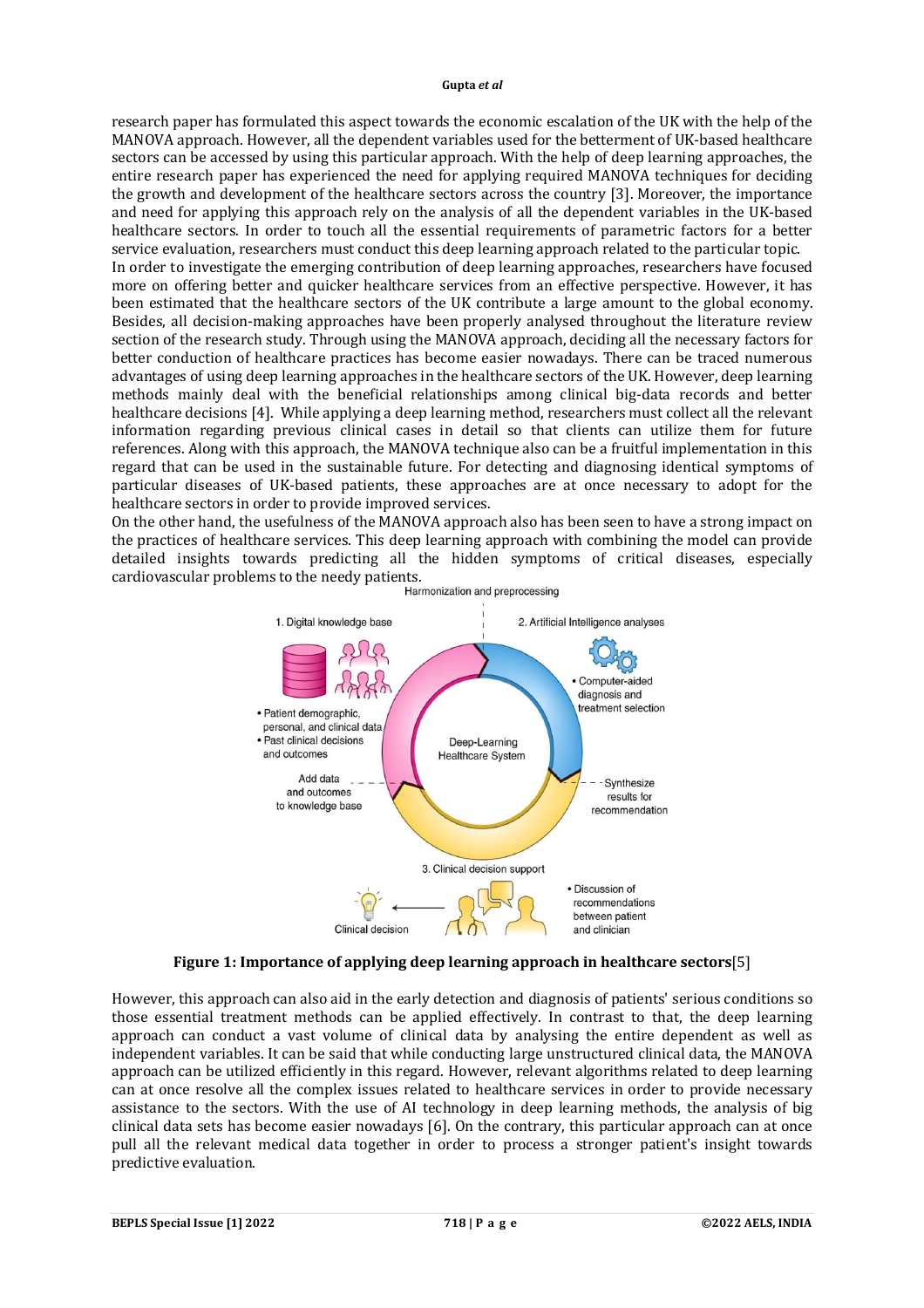However, quickly acquiring as well as analysing all the patients' records can at once help the UK-based healthcare industry to focus on the major areas of medical treatments and diagnosis. Healthcare sectors in the UK nowadays tend to implement numerous AI technologies on the deep learning approaches in order to offer improved services to needy patients. In contrast to that, applying the MANOVA approach can be also beneficial for the particular industry that deals with the analysis of both dependent as well as independent variables. Accessing necessary real-time clinical data has become easier in this regard by using this particular model in today's world. Deep learning methods in healthcare can help in the efficient conduction of all the streamlined activities for offering much-developed clinical services to the patients [7]. This particular approach can determine all the phases of independent variables associated strongly with one another. Besides, it has been also evaluated that this particular approach has a positive effect on the clinical sectors across the country.



**Figure 2: Various applications of deep learning approach in healthcare sectors**[7]

Physicians of the UK-based healthcare organizations mainly use this deep learning approach for saving operational time as well as accessing relevant resources related to past healthcare cases. However, a deep learning approach can be utilized through the help of various innovative tools that possess higher valueadded implementations in the clinical world. On the other hand, numerous innovative patient-oriented deep learning applications and strategies have been also undertaken and evaluated by the physicians properly for developing the use of IT resources in the clinical sectors of the country [8]. Deep learning is at once effective for healthcare practices because it helps in the analysis of important clinical images and processes proper diagnostic activities based on the symptoms of diseases. Moreover, this approach is also effective for effective processing of natural cynical languages while diagnosis, the discovery of drugs as well as precision of valid medicines towards a better improvement.

## **MATERIAL AND METHODS**

In order to analyse the benefits of deep learning approaches in the healthcare sectors of the UK, a purposive method of data sampling has been implemented for conducting the overall research. However, the MANOVA technique can help in evaluating all the gathered data from valid sources related to the healthcare industry in the UK. It has been identified that both the quantitative along with qualitative data analysis models have been used in the research study. Besides, an inductive data collection technique also has been included for analysing all the issues and factors related to offering better healthcare services to the needy patients of the country.

On the other hand, this useful approach of deep learning through applying the MANOVA technique helps in data analysis accurately by considering all the results extracted from surveys. However, by granting all the opinions from hospital staff and physicians of healthcare sectors in the UK, the overall research has been conducted fruitfully. In order to understand the accuracy change level regarding different deep learning methods, better healthcare decisions can be analysed and interpreted effectively [9]. Researchers related to the particular research study have collected all the required data through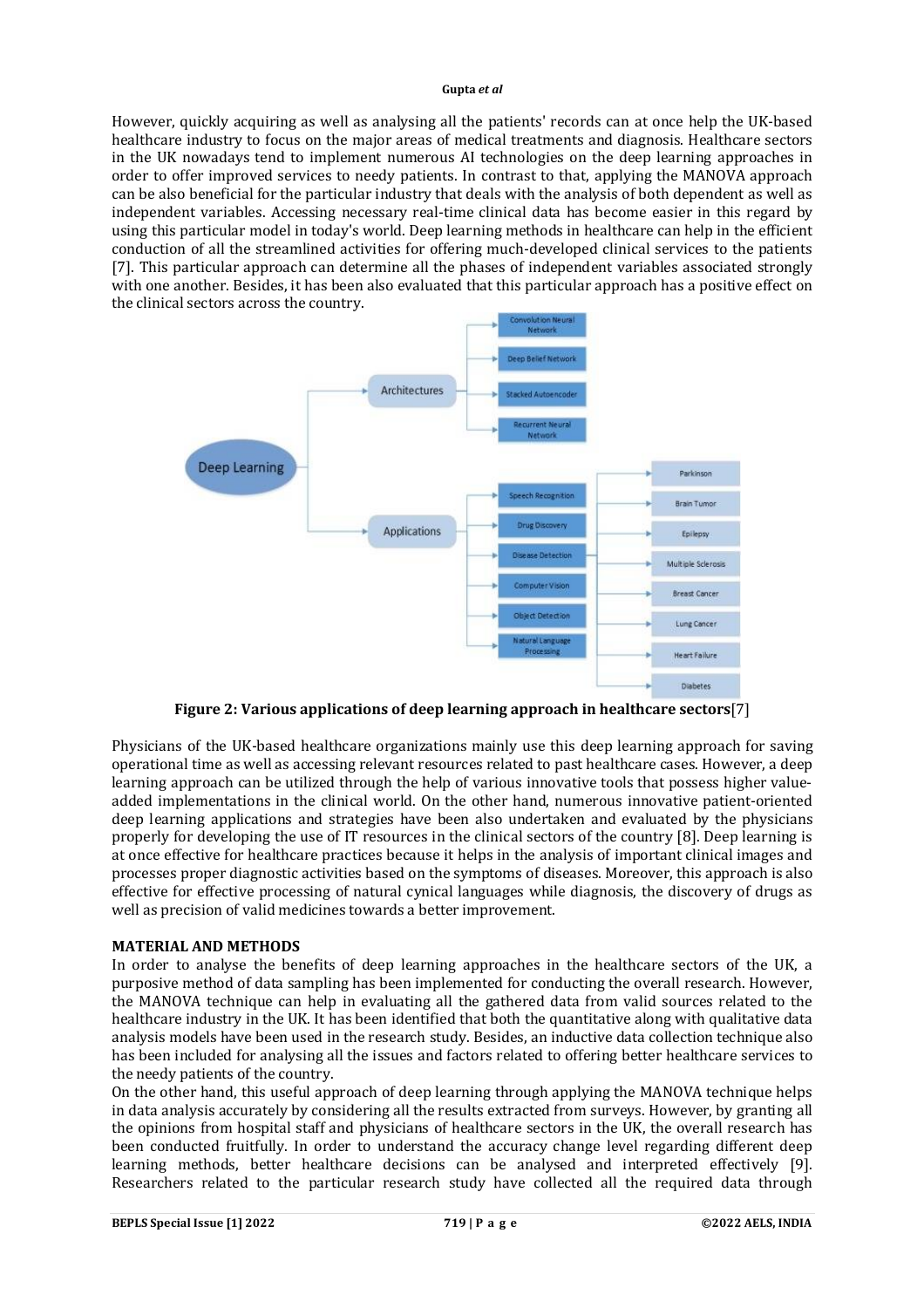quantitative sampling techniques used in other former sources. The researchers have focused on conducting an online survey for analysing the importance of deep learning in healthcare sectors during the period of the global pandemic [10]. A detailed investigation regarding all the medical data has been estimated as well as calculated properly for storing them in future evaluation related to the research.

The MANOVA test has been carried out in this research to understand how deep learning helps in providing effective healthcare services in economic emergence.

A total of 9 surveys were carried out in 9 healthcare sectors to understand whether deep learning implementation is significantly benefitting the sectors or not. In those 9 surveys, the researcher has identified the number of times deep learning technologies have been implemented. Therefore, the number of times they have been benefited from the implementation of deep learning has been measured. In this case, quantitative data has been collected to measure the significance between deep learning and other variables. The 'number of deep learning implementations' has been considered as independent variables and the other six benefits have been considered as dependent variables. The six benefits are

1. Automatic segmentation of the MRI scan of knee cartilage; 2. Diabetic retinopathy; 3: Skin cancer classification; 4: Disease prediction onset from laboratory test; 5: Clinical note de-identification; and 6: Detection of DNA/RNA binding protein.

These benefits have been considered as dependent variables of deep learning implementation. After putting the values on IBM SPSS, the MANOVA test has been carried out to understand the estimated mean square value and the graphs. The graph has allowed the researcher to justify whether the implications of deep learning benefitted the healthcare sectors in various fields or not. The mean and mean square values have been compared to understand the fields where healthcare sectors have been benefited mostly. Thereafter, a secondary analysis has been carried out to discuss the interpretation.

Apart from this, the type of architectures used in those healthcare sectors has been identified through the survey which has not been analysed through MANOVA. The researcher has found, the types would not be relevant to be interpreted along with selected dependent variables.

## **RESULTS**

Table 1 shows the dependent and independent variables where deep learning was implemented 23-32 times depending on the healthcare sectors. When implementing deep learning, the sectors have received certain benefits on the dependent variables. The data suggested that when deep learning was implemented 25 times, benefits were observed 13 times during automatic segmentation of knee cartilage MRI scan and so on.

TABLE 1: DEPENDENT AND INDEPENDENT VARIABLES FOR THIS STUDY

| <b>Independent Variables</b>                       | Dependent variables                                                                                                                                                                                                                                        |
|----------------------------------------------------|------------------------------------------------------------------------------------------------------------------------------------------------------------------------------------------------------------------------------------------------------------|
| Number of deep learning<br>implementations (20-32) | 1. Automatic segmentation of the MRI scan of knee cartilage; 2. Diabetic retinopathy; 3.<br>Skin cancer classification; 4. Disease prediction onset from laboratory test; clinical<br>note de-identification; and 5. Detection of DNA/RNA binding protein. |

| Deep learning implication [independent]                  | <b>Mean Square value</b> | <b>Mean Value</b> |
|----------------------------------------------------------|--------------------------|-------------------|
| Automatic segmentation of the MRI scan of knee cartilage | 10.250                   | 14.00             |
| Diabetic retinopathy                                     | 10.944                   | 24.78             |
| Skin cancer classification                               | 15.861                   | 25.00             |
| Disease prediction onset from laboratory test            | 19.500                   | 19.67             |
| Clinical note de-identification                          | 7.361                    | 16.11             |
| Detection of DNA/RNA binding protein                     | 34.028                   | 13.44             |

### TABLE 2: MANOVA TEST RESULTS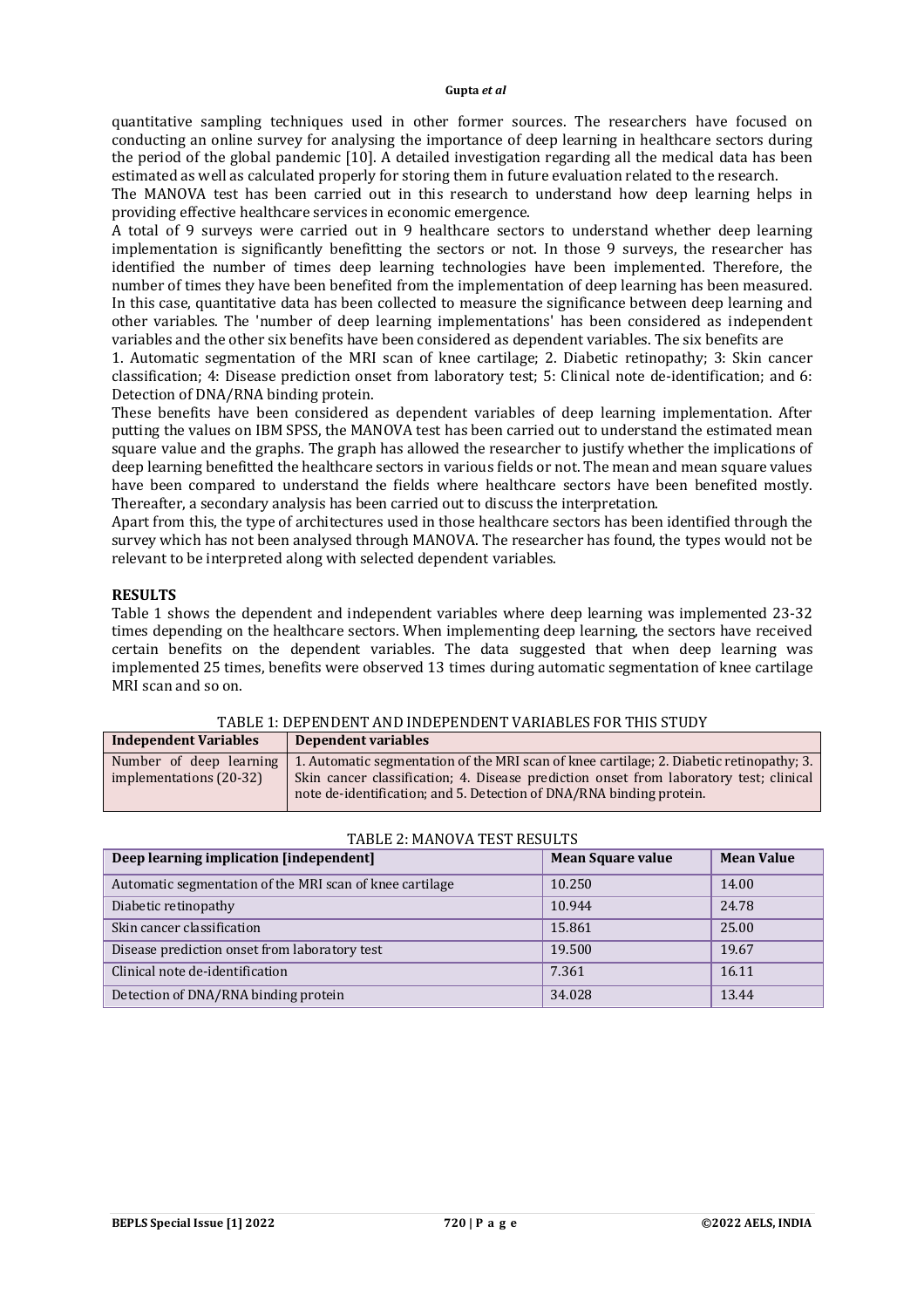

**Figure 3: Estimated means of Automatic segmentation by deep learning**



**Figure 4: Estimated means of detection of diabetic retinopathy by deep learning**



**Figure 5: Estimated means of skin cancer classification by deep learning**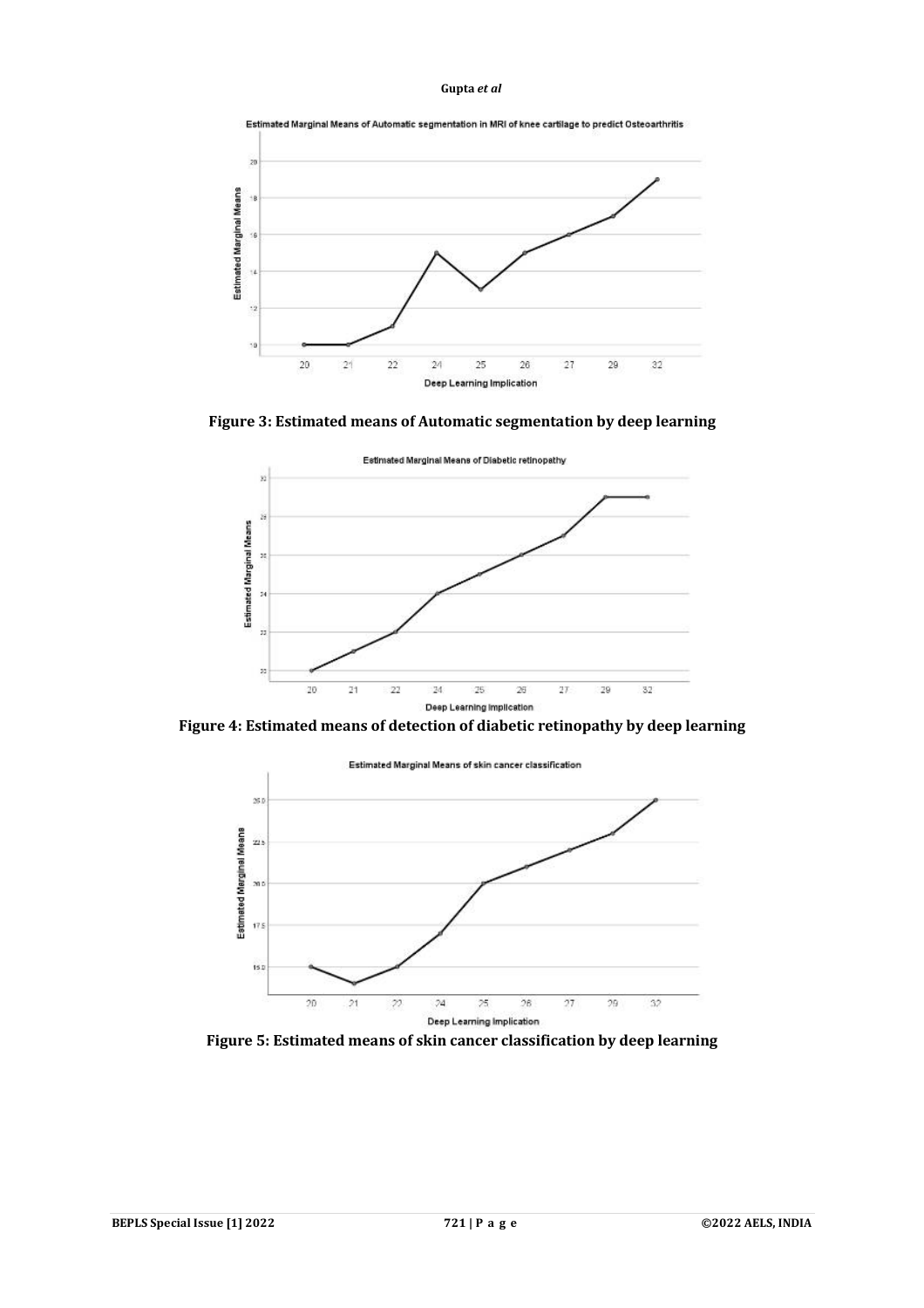

**Figure 6: Estimated means of disease prediction by deep learning**



**Figure 7: Estimated means of clinical note de-identification by deep learning**



**Figure 8: Estimated means of DNA/RNA protein detection by deep learning**

Table 2 shows the MANOVA test results where the mean square and mean values have been taken for further interpretation (figure 3-8). The mean value suggests how many times the healthcare sectors have been benefited from the deep learning implementation. Table 2 shows that approximately 14 times the healthcare sectors receive automatic MRI scan segmentation when the deep learning was implemented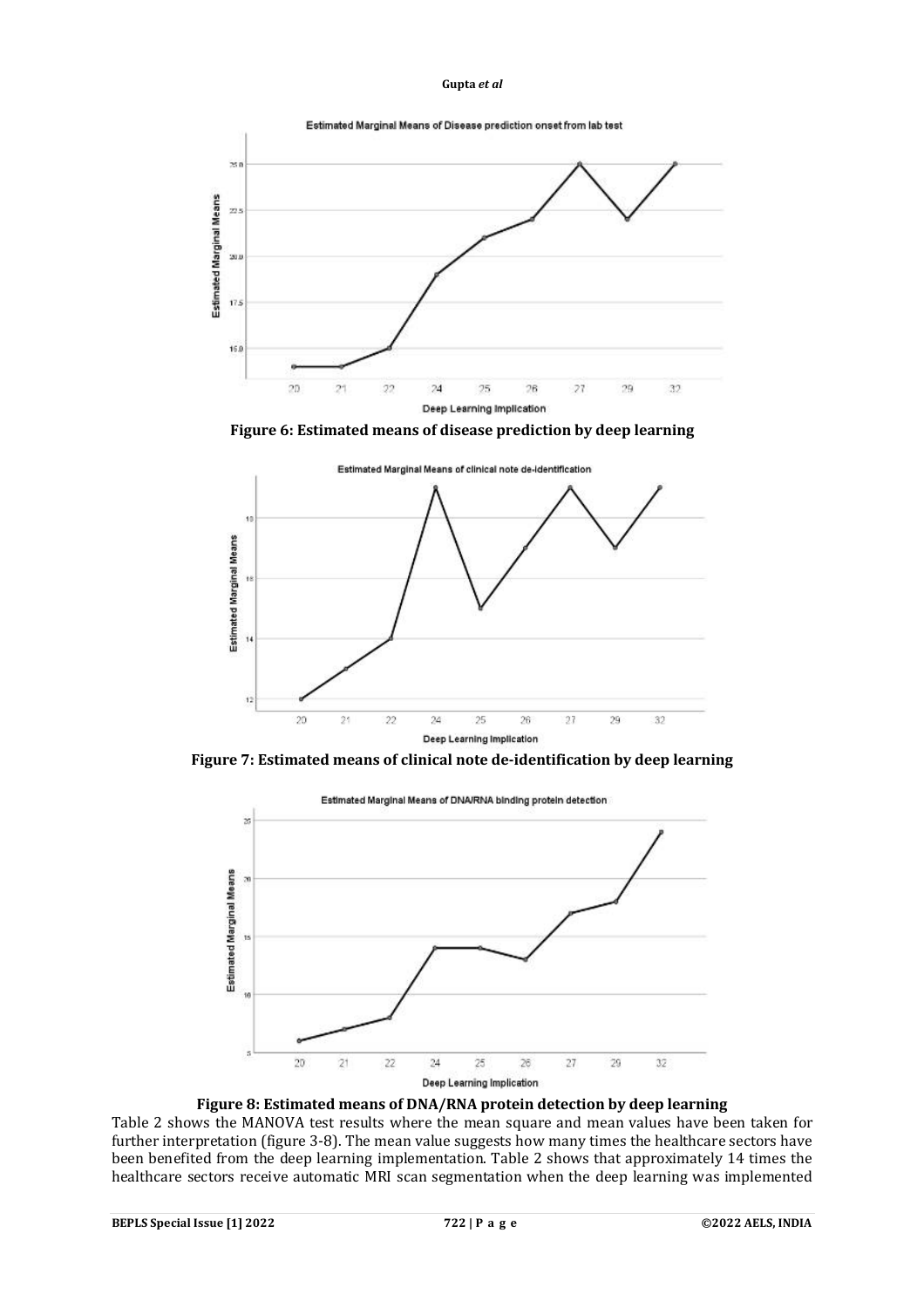20-32 times. The sectors have received advantages in diabetic retinopathy detection approximately 24 times when the deep learning was applied 20-32 times. The sectors have received benefits in skin cancer classification approximately 25 times when deep learning was implicated 20-32 times. 19 times they have been benefited in terms of disease prediction onset from laboratory tests. 20-32 times implementation of deep learning has benefitted the sectors in preventing clinical note identification by 16 times. Lastly, nearly 13 times the sectors have been benefited in the detection of DNA/ RNA binding protein detection.

The significance value has not been identified through the multivariate MANOVA test. Therefore, the researcher has performed the correlation analysis as well to identify whether the independent variable has a significant impact on dependent variables. The data showed p<0.001 which suggested that every dependent variable is statistically significant with the independent variable. Moreover, Pearson's correlation value is positive and ranges between 0.913 and 0.979. This suggests that the dependent variables are positively affected by the implementation of deep learning.

The type of architecture which has been used in those healthcare sectors are Convolutional Neural Network or CNN, Recurrent Neural Network or RNN and Restricted Boltzmann Machine or RBM. These three architectures have different functions in the healthcare sector. The CNN is used for the cat's visual cortex and it requires a large dataset. RNN has been used for processing data streams and sequence data modelling. Lastly, the RBM helped in making binary decisions using some bias [11].

The survey questionnaire data found that CNN is used in automatic segmentation of MRI scans for detecting the osteoarthritis risk, Diabetic retinopathy detection, skin cancer classification and predicting DNA/RNA binding proteins. When these three architectures are used, certain disadvantages also occur which decrease the mean value. Table 2 suggested that during the deep learning implementation, advantages were not obtained every time. Therefore, the discussion section will identify the possible disadvantages of Deep Learning implementation.

## **DISCUSSIONS**

The analysis and interpretation have found that deep learning has significant advantages in the healthcare sector for the betterment of human life. A study by Mambou and colleagues suggested that cancer detection is carried out by understanding gene expression. However, the data is too large to become easier for cancer detection [12]. Moreover, after several types of research, cancer and tumour detection process remained difficult. Thus, in this new era, a simpler cancer detection process has been achieved by deep learning. Mambou and colleagues used the "Stacked Denoising Autoencoder" or SDAE to extract the functional characteristics from the profiles of gene expression. Thereafter, classification models have been used for evaluating the performance [13].

Usually, this method helps in extracting the genes useful for detecting and classifying cancer. Moreover, this technique allowed the researchers to use biomarkers and it is 98% accurate than other methods like PCA and KPCA ("principal component analysis" and "kernel principal component analysis"). However, limitations are also present in this deep learning technology which did not benefit the healthcare workers to some extent. This includes the requirement of a large dataset of the cancer tissue [14]. The large data set might not be available for particular cancer or tumour tissue. Therefore, developing a large number of gene expression data may improve the detection process. Perhaps, the lack of a large dataset of cancer cells/gene expression has posed a limitation to those survey respondents.

The research has found that CNN is used in diabetic retinopathy detection. Therefore, when the risk of diabetic retinopathy is identified prior to the harmful effects, it will improve human life. Diabetic retinopathy is responsible for causing blindness among adults [15]. Asiri and co-workers have found solutions for identifying diabetic retinopathy using deep learning technology [16]. The authors have stated that detection at an early stage is important for preventing blindness; however, lack of skilled technicians and difficulty in managing a huge number of patients have resulted in low efficiency in detection. Traditionally, the Machine Learning technique has been used for detecting and classifying the fundus image of diabetic retinopathy. However, the recent emergence of deep learning has brought victory. The research from the survey and the deep learning by the authors has shown similar results. The authors have also stated that CNN is used in the detection of diabetic retinopathy. Usually, detection of diabetic retinopathy is a computer-based test and thus, CNN is helpful in the detection of computer visuals [17]. The common models used in CNN are GoogleNet, AlexNet, ResNet and so on. Apart from this, RNN is also used in this diabetic retinopathy detection. One major disadvantage of the CNN is it requires a large amount of dataset to learn and sometimes large amounts of data are not available in the healthcare sectors. A huge volume of fundus images is required for developing the automation process in detection. This is probably the reason for not receiving the advantages of deep learning in every detection process. However, it can be solved by using a pre-trained CNN or tuning the CNN according to the healthcare requirement [18].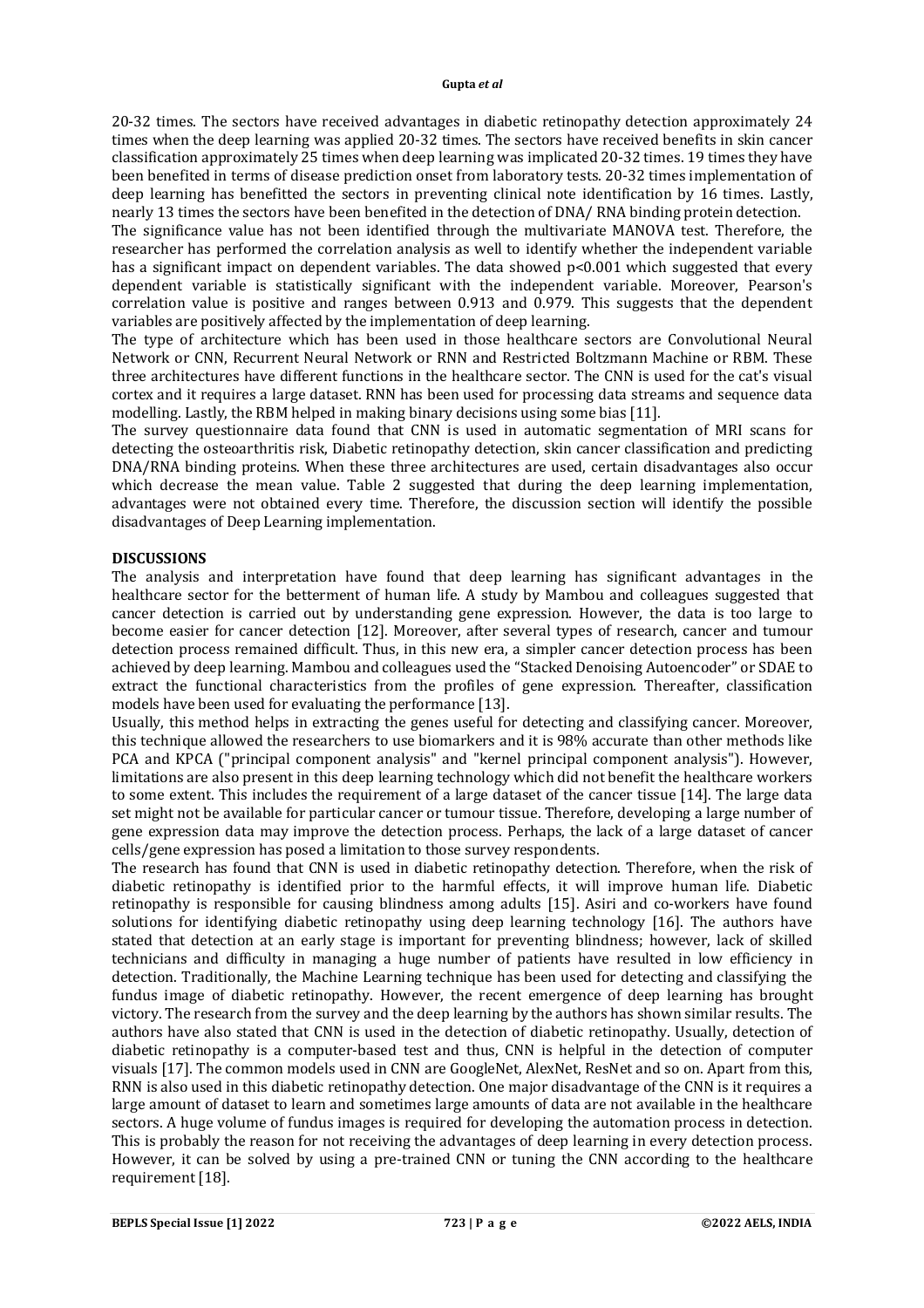CNN has also benefited in skin cancer classification. Hosny and colleagues stated that skin cancer is a worldwide disease that requires early detection. The authors also suggested that early detection can cure 90% of developing cancer [19]. Usually, skin cancer is categorised into two broad sections: nonmelanoma and melanoma. Studies explain that melanoma is the most dangerous skin cancer which can spread to other organs of the human body [20]. Therefore, early detection is necessary to prevent the occurrence. In this neural network, Artificial Intelligence (AI) and image processing techniques are used to classify skin lesions[21, 22]. Hosny and colleagues also showed the Artificial Neural Network (ANN) for image classification of melanoma. Apart from this, the authors also compared the accuracy of CNN and ANN. Their study found that CNN is more accurate than ANN (CNN=98% and ANN=91% approximately) [23]. "Support Vector Machine" or SVM has also been used by other authors which showed 97% of accuracy. The survey result showed the healthcare sectors have used CNN; however, SVN can be used to receive a great outcome (Table 3).

| 111000 3.1100010101 OF DIFFERENT REQUABINETY ORING IN SINN CARGER CERSON RAFFION |                 |  |
|----------------------------------------------------------------------------------|-----------------|--|
| <b>Methods</b>                                                                   | <b>Accuracy</b> |  |
| CNN                                                                              | 98%             |  |
| SVN                                                                              | 97%             |  |
| ANN                                                                              | 91%             |  |

| TABLE 3. ACCURACY OF DIFFERENT NEURAL NETWORKS IN SKIN CANCER CLASSIFICATION |
|------------------------------------------------------------------------------|
|------------------------------------------------------------------------------|

## TABLE 4. ADVANTAGES AND DISADVANTAGES OF DEEP LEARNING

| <b>Advantages</b>                            | <b>Disadvantages</b>                |
|----------------------------------------------|-------------------------------------|
| 1. Classification of skin and breast cancer. | 1. Large dataset is required [24].  |
| 2. Detection of diabetic retinopathy.        | 2. High-quality data [25].          |
| 3. Clinical information de-identification.   | 3. a large number of networks [26]. |
| 4. Predicting methylation of DNA             | 4. Complexity in domains.           |

Detection of DNA/RNA binding protein is achieved by CNN as well; whereas clinical note de-identification and disease prediction onset from laboratory tests are achieved by RNN. However, certain disadvantages of RNN include large amounts of data along with consideration of a huge number of network parameters and the need for quality data. Therefore, robust deep learning techniques and training with large volumes of data will be helpful for the healthcare industry in future [27].

## **CONCLUSION**

The research has identified the common deep learning practices in healthcare sectors. It has been found that CNN and RNN architectures are used mostly in the healthcare sectors. MANOVA test has been carried out to understand the estimated mean and mean square value. The data did not show significance; therefore, a correlation analysis was carried out and it was identified that deep learning is beneficial in disease detection, skin cancer identification, de-identification of clinical information and so on. Besides the advantages, disadvantages have been identified as well which include: the requirement of a huge volume of data, high-quality data and a large number of networks. Therefore, pre-trained neural networks and tuning can improve the deep learning process in healthcare sectors.

### **REFERENCES**

- 1. A. Jain, A. K. Yadav & Y. Shrivastava (2019), "modelling and optimization of different quality characteristics in electric discharge drilling of titanium alloy sheet" material today proceedings, 21, 1680-1684
- 2. A. Jain, A. k. pandey, (2019), "modeling and optimizing of different quality characteristics in electrical discharge drilling of titanium alloy (grade-5) sheet" material today proceedings, 18, 182-191
- 3. A. Jain, A. k. Pandey, (2019), "multiple quality optimizations in electrical discharge drilling of mild steel sheet" material today proceedings, 8, 7252-7261
- 4. V. Panwar, D. K. Sharma, K.V.P.kumar, A. Jain & C. Thakar, (2021), "experimental investigations and optimization of surface roughness in turning of en 36 alloy steel using response surface methodology and genetic algorithm" materials today: proceedings,<https://doi.org/10.1016/j.matpr.2021.03.642>
- 5. Faust, O., Hagiwara, Y., Hong, T.J., Lih, O.S. and Acharya, U.R., 2018. Deep learning for healthcare applications based on physiological signals: A review. Computer methods and programs in biomedicine, 161, pp.1-13.
- 6. Razzak, M.I., Naz, S. and Zaib, A., 2018. Deep learning for medical image processing: Overview, challenges and the future. Classification in BioApps, pp.323-350.
- 7. Esteva, A., Robicquet, A., Ramsundar, B., Kuleshov, V., DePristo, M., Chou, K., Cui, C., Corrado, G., Thrun, S. and Dean, J., 2019. A guide to deep learning in healthcare. Nature medicine, 25(1), pp.24-29.
- 8. Hemdan, E.E.D., Shouman, M.A. and Karar, M.E., 2020. Covidx-net: A framework of deep learning classifiers to diagnose covid-19 in x-ray images. arXiv preprint arXiv:2003.11055.